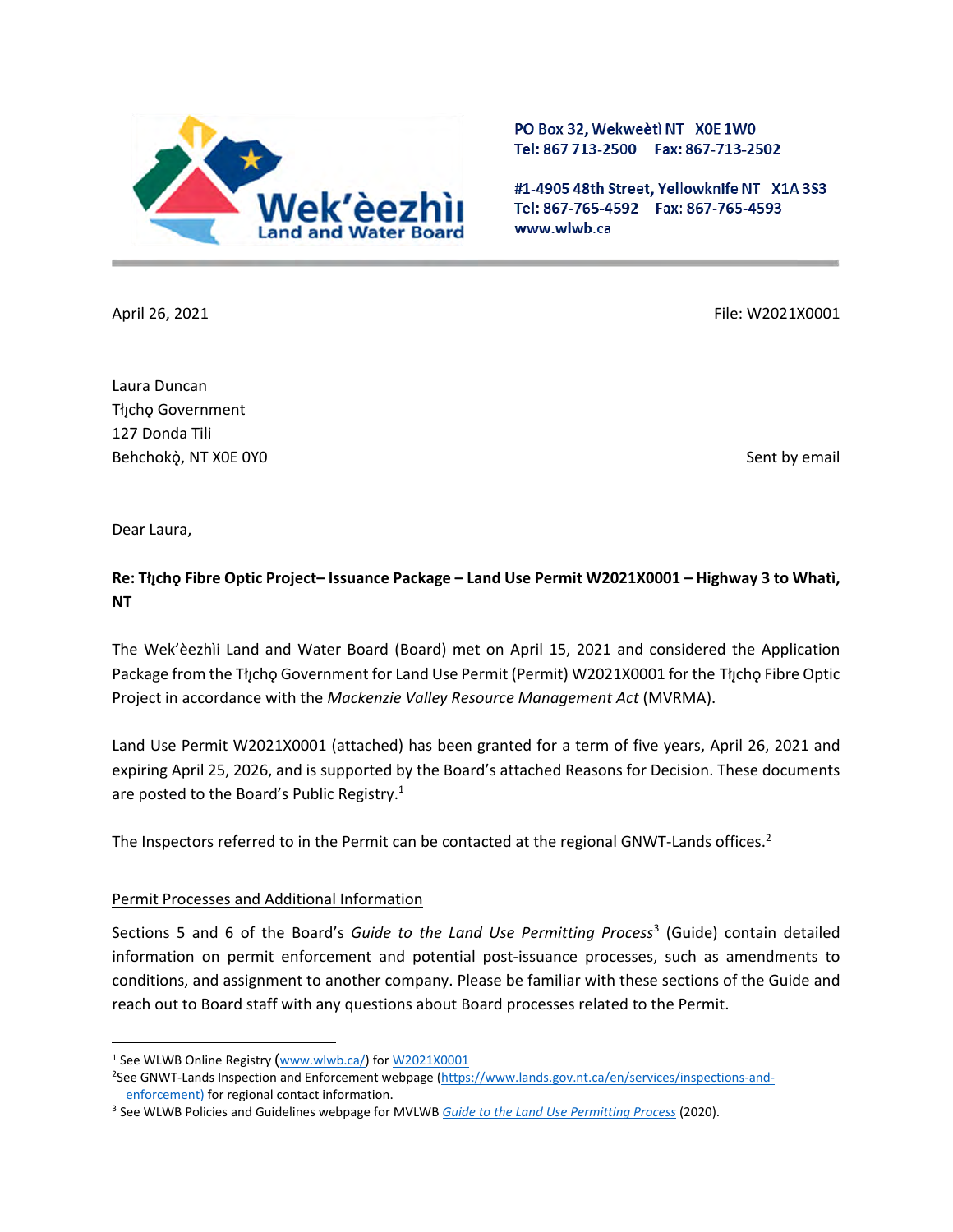Full cooperation of Tłįchǫ Government is anticipated and appreciated. Please contact Jessica Pacunayen at (867) 765-4591 with any questions or concerns regarding this letter.

Yours sincerely,

Immelergi

Joseph Mackenzie Chair, Wek'èezhìi Land and Water Board

- BCC'd to: Wek'èezhìi Distribution List Clint Ambrose – Inspector, GNWT-Lands Charlene Coe, GNWT-Lands
- Attached: Land Use Permit Reasons for Decision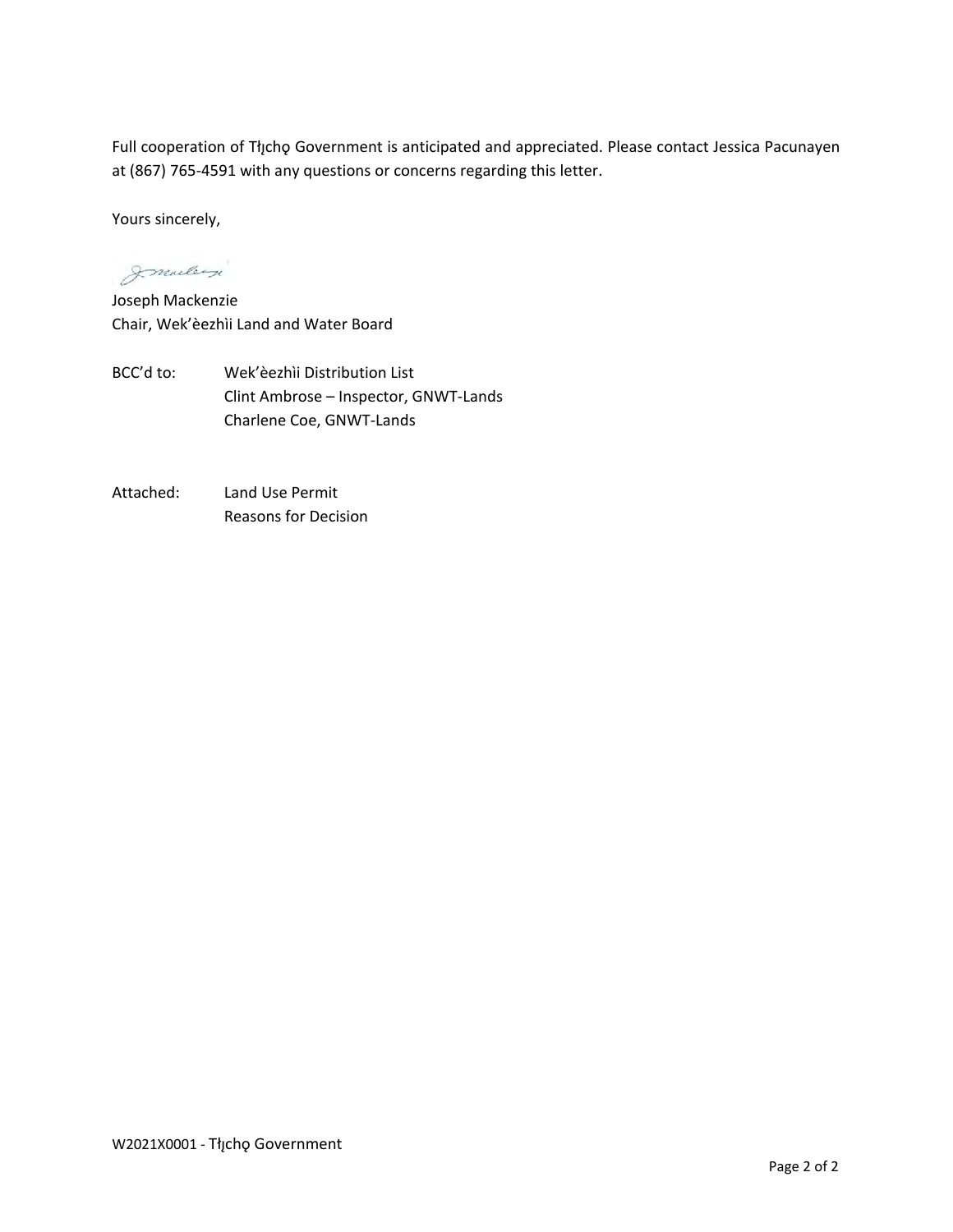

**Box 32, Wekweètì, NT X0E 1W0 Tel: 867-713-2500 Fax: 867-713-2502** 

**#1-4905 48th Street, Yellowknife, NT X1A 3S3 Tel: 867-765-4592 Fax: 867-765-4593 www.wlwb.ca**

**LAND USE PERMIT**

| Permit Class | Permit No  | Amendment No |
|--------------|------------|--------------|
|              | W2021X0001 |              |

Subject to the Mackenzie Valley Land Use Regulations and the terms and conditions in this Permit, authority is hereby granted to:

Tłįcho Government

**Permittee** 

To proceed with the land use operation described in application of:

| Signature                                         | Date          |  |
|---------------------------------------------------|---------------|--|
| Laura Duncan                                      | March 2, 2021 |  |
| Type of Land use Operation                        |               |  |
| Miscellaneous - Fibre Optic Project               |               |  |
| Location                                          |               |  |
| Highway 3 to Whati via the Thicho All-Season Road |               |  |
|                                                   |               |  |

This permit may be assigned, extended, discontinued, suspended or cancelled pursuant to the Mackenzie Valley Land Use Regulations.

| Yellowknife<br>Dated at | this | 26 <sup>th</sup><br>day of | April | 2021 |
|-------------------------|------|----------------------------|-------|------|
| Signature Chair         |      | <b>Signature Witness</b>   |       |      |
| marley                  |      |                            |       |      |
|                         |      |                            |       |      |
| <b>Effective Date</b>   |      | <b>Expiry Date</b>         |       |      |
| April 26, 2021          |      | April 25, 2026             |       |      |
|                         |      |                            |       |      |

#### **Attention**

It is a condition of this Permit that the Permittee comply with the provisions of the *Mackenzie Valley Resource Management Act* and regulations and the terms and conditions set out herein. A failure to comply may result in suspension or cancellation of this Permit by the Board.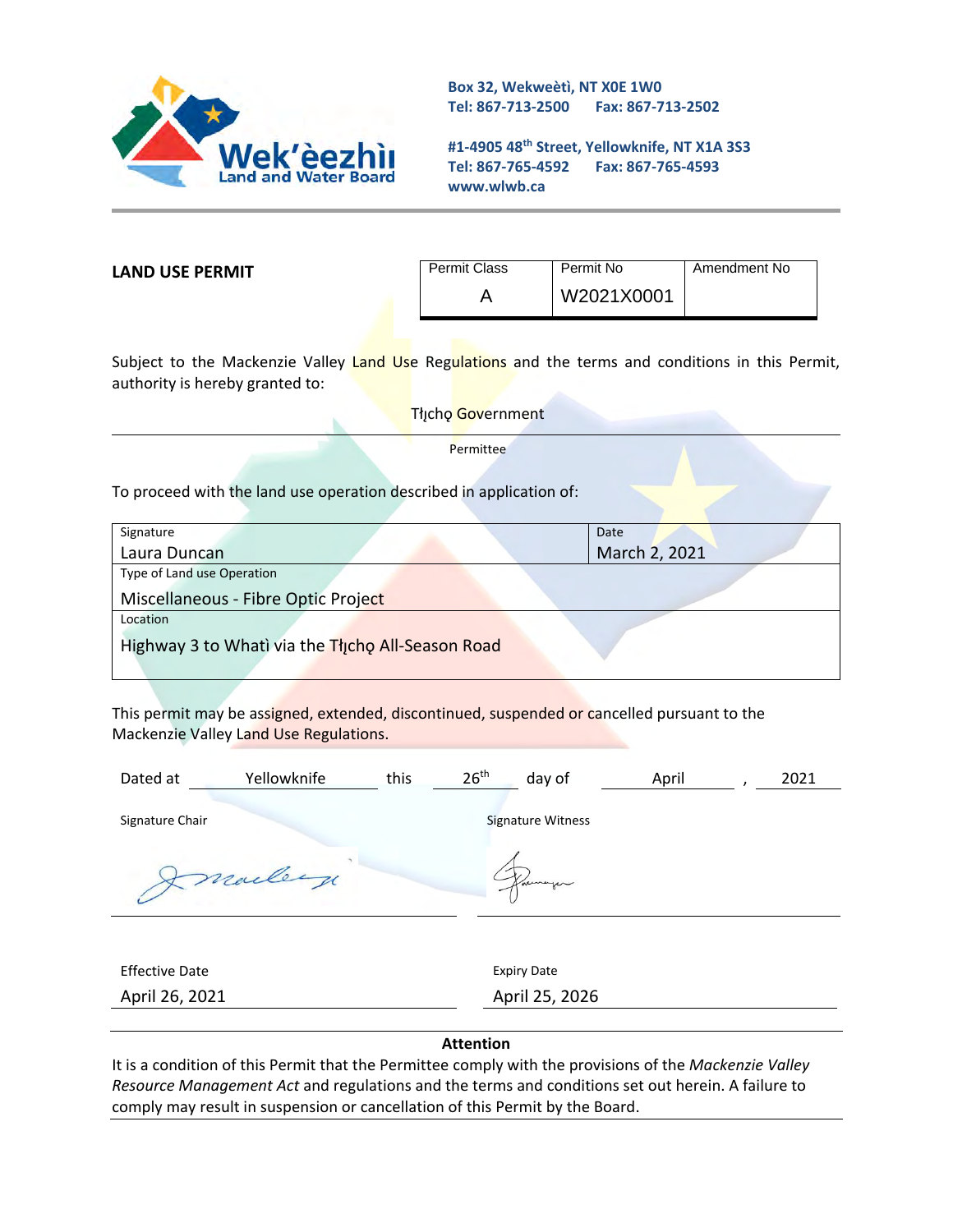

## **Conditions Annexed to and Forming Part of Land Use Permit # W2021X0001**

#### **Part A: Scope of Permit**

- 1. This Permit entitles the Permittee to conduct the following land-use operation:
	- a) Installation of a fibre optic cable;
	- b) the use of motorized earth-drilling machinery;
	- c) Use of fuel;
	- d) the use of self-propelled earth-moving equipment, and vehicles and machines over 10 tons;
	- e) Clearing of vegetation as required in the Right of Way;
	- f) Ongoing operation and maintenance.
- 2. This Permit is issued subject to the conditions contained herein with respect to the use of land for the activities and area identified in Part A, item 1 of this Permit.
- 3. Compliance with the terms and conditions of this Permit does not excuse the Permittee from its obligation to comply with the requirements of any applicable Federal, Territorial, Tłycho, or Municipal laws.

**Part B: Definitions** (defined terms are capitalized throughout the Permit)

**Act** - the *Mackenzie Valley Resource Management Act.*

**Board -** the Wek'èezhìi Land and Water Board established under Part 3 of the Act.

**Borehole** - a hole that is made in the surface of the ground by drilling or boring.

- **Closure and Reclamation** the process and activities that facilitate the return of areas affected by the Project to viable and, wherever practicable, self-sustaining ecosystems that are compatible with a healthy environment, human activities, and the surrounding environment.
- **Drilling Waste** all materials or chemicals, solid or liquid, associated with drilling, including drill cuttings and Drilling Fluids.
- **Durable Land** land that is able to withstand repeated use, such as gravel or sand with minimal vegetative cover.
- **Engagement Plan**  a document, developed in accordance with the Board's *Engagement and Consultation Policy* and the *Engagement Guidelines for Applicants and Holders of Water Licences and Land Use*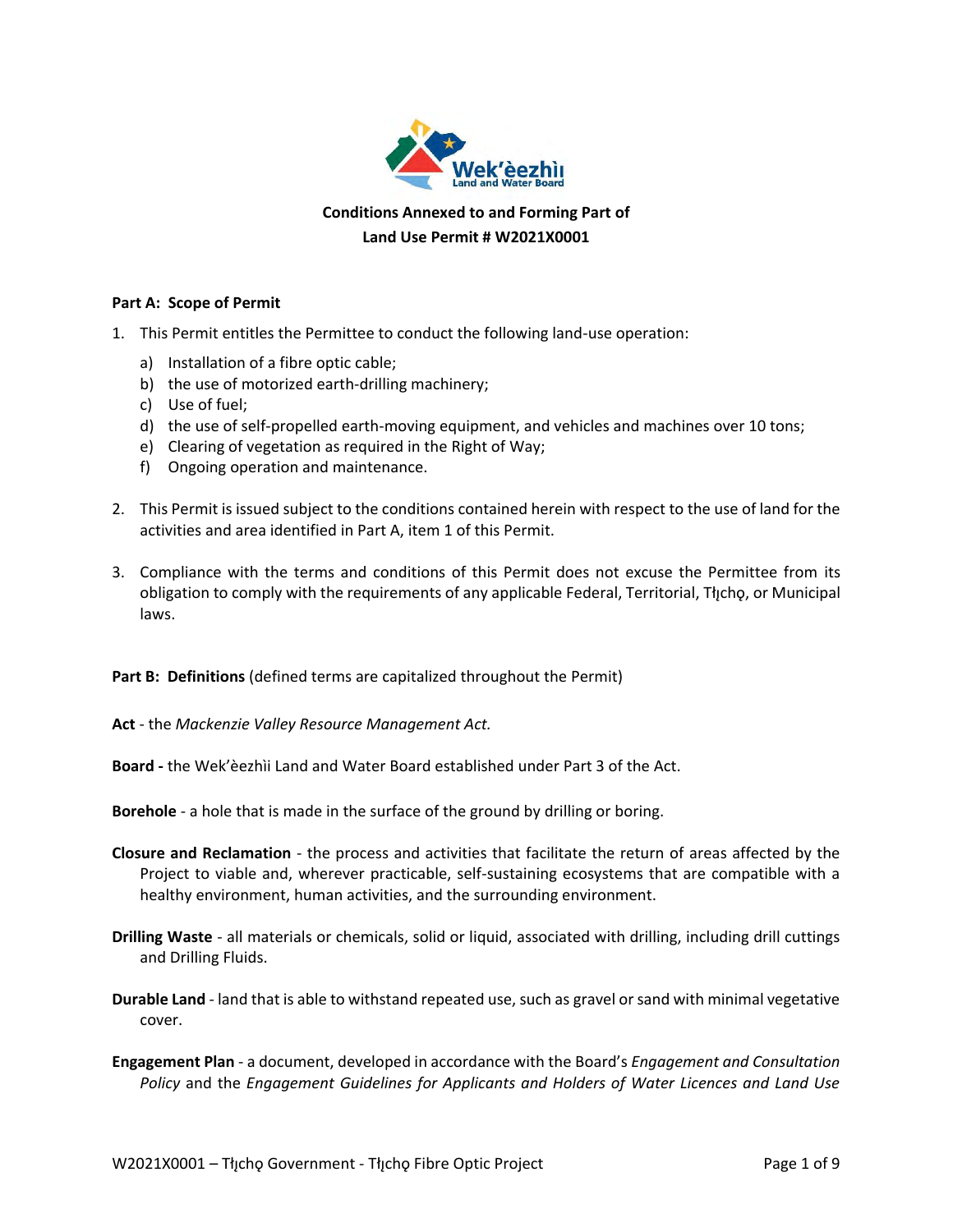*Permits*, that clearly describes how, when, and which engagement activities will occur with an affected party during the life of the project.

**Flowing Artesian Well** - a well in which water:

- a) Naturally rises above the ground surface or the top of any casing; and
- b) Flows naturally, either intermittently or continuously.
- **Fuel Storage Container** a container for the storage of petroleum or allied petroleum products with a capacity of less than 230 litres.
- **Fuel Storage Tank**  a closed container for the storage of petroleum or allied petroleum products with a capacity of more than 230 litres.
- **Greywater** all liquid wastes from showers, baths, sinks, kitchens, and domestic washing facilities but not including toilet wastes.
- **Habitat** the area or type of site where a species or an individual of a species of wildlife naturally occurs or on which it depends, directly or indirectly, to carry out its life processes.
- **Inspector**  an Inspector designated by the Minister under the Act.
- **Minister** the Minister of Indian Affairs and Northern Development Canada or the Minister of the Government of the Northwest Territories – Department of Lands, as the case may be.
- **Ordinary High-Water Mark**  the usual or average level to which a body of water rises at its highest point and remains for sufficient time so as to change the characteristics of the land. In flowing waters (rivers, streams) this refers to the "active channel/bank-full level" which is often the 1:2 year flood flow return level. In inland lakes, wetlands, or marine environments, it refers to those parts of the Watercourse bed and banks that are frequently flooded by water so as to leave a mark on the land and where the natural vegetation changes from predominately aquatic vegetation to terrestrial vegetation (excepting water tolerant species). For reservoirs, this refers to normal high operating levels (full supply level).

**Permittee -** the holder of this permit.

Permafrost - ground (soil or rock) that remains at or below 0°C for at least two consecutive years.

- **Progressive Reclamation**  Closure and Reclamation activities conducted during the operating phase of the project.
- **Secondary Containment** containment that prevents liquids that leak from Fuel Storage Tanks or containers from reaching outside the containment area and includes double-walled Tanks, piping, liners, and impermeable barriers.

**Sewage** - all toilet wastes and Greywater.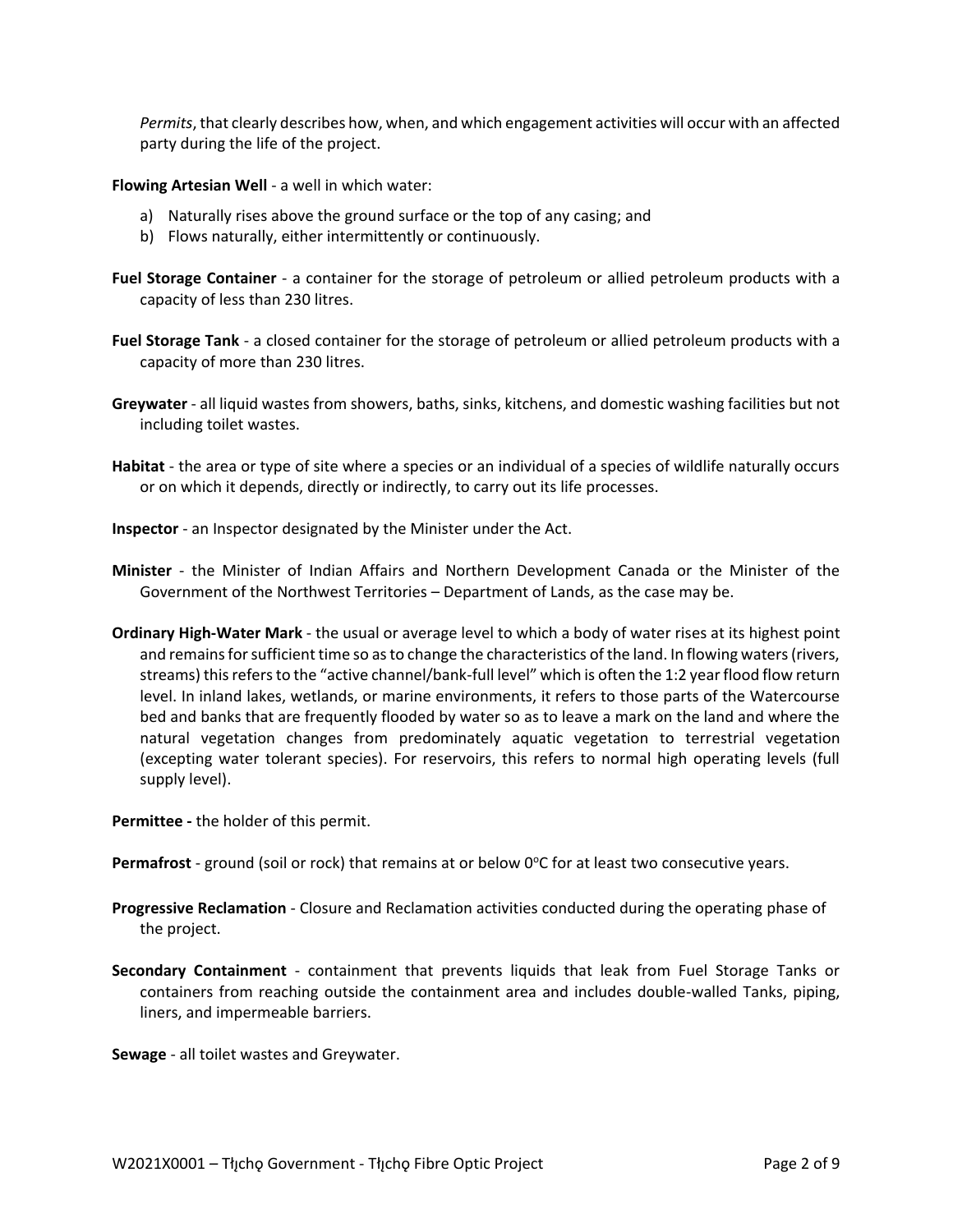- **Spill Contingency Plan** a document, developed in accordance with Aboriginal Affairs and Northern Development Canada's *Guidelines for Spill Contingency Planning* that describes the set of procedures to be implemented to minimize the effects of a spill.
- **Safety Data Sheet**  a technical document, typically written by the manufacturer or supplier of a chemical, that provides information about the hazards associated with the product, advice about safe handling and storage, and emergency response procedures.
- **Sump** a human-made pit or natural depression in the earth's surface used for the purpose of depositing Waste that does not contain Toxic Material, such as non-toxic Drilling Waste or Sewage, therein.
- **Toxic Material** any substance that enters or may enter the environment in a quantity or concentration or under conditions such that it:
	- a) Has or may have an immediate or long-term harmful effect on the environment or its biological diversity;
	- b) Constitutes or may constitute a danger to the environment on which life depends; or
	- c) Constitutes or may constitute a danger in Canada to human life or health.
- **Waste -** any garbage, debris, chemical, or Toxic Material to be used, stored, disposed of, or handled on land, and also as defined in section 51 of the Act**.**
- **Waste Management Plan** a document, developed in accordance with the Board's Guidelines for Developing a Waste Management Plan, that describes the methods of Waste management from Waste generation to final disposal.
- **Watercourse** a natural body of flowing or standing water or an area occupied by water during part of the year, and includes streams, springs, swamps and gulches but does not include groundwater.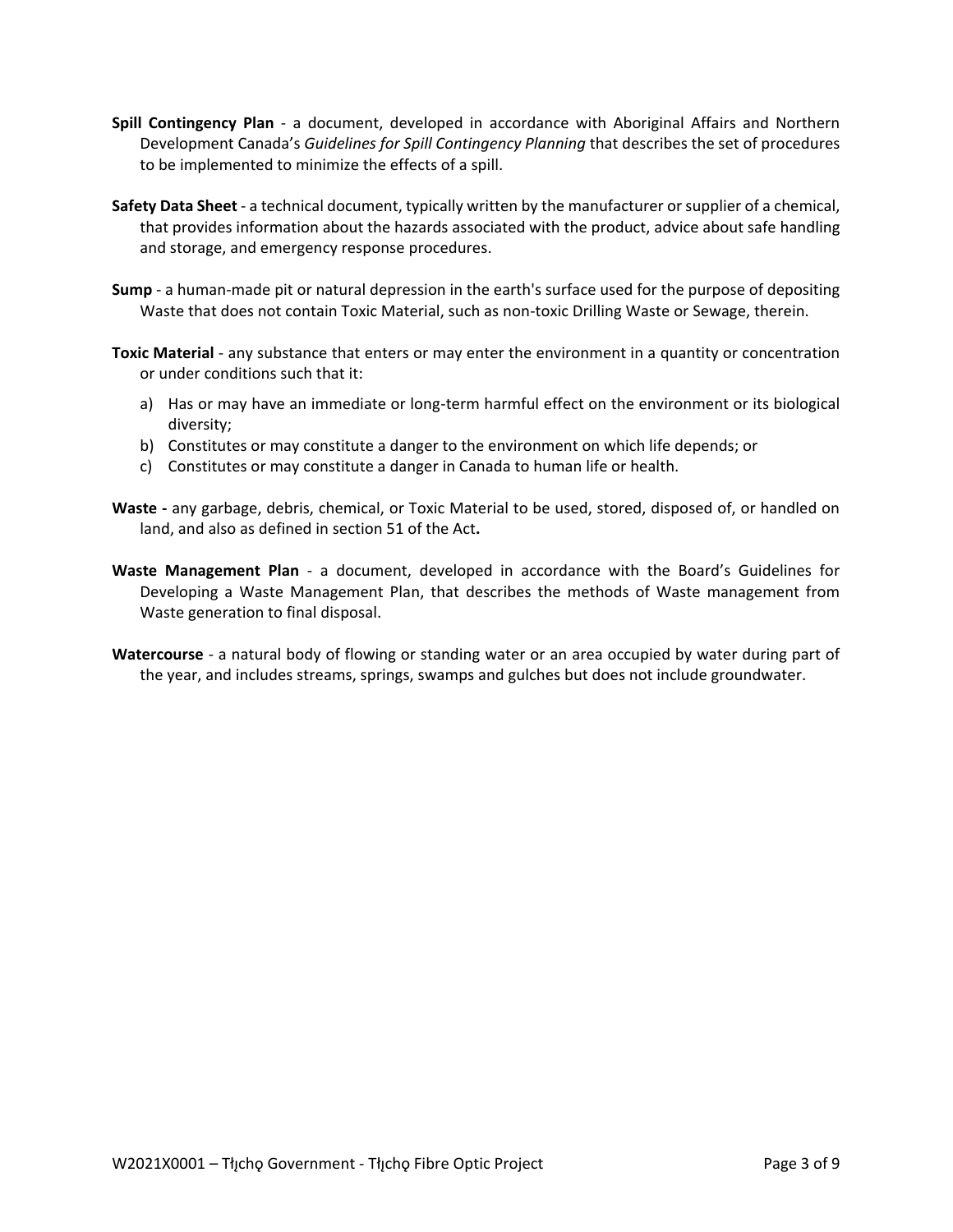Part C: Conditions Applying to All Activities (headings correspond to subsection 26(1) of the Mackenzie Valley Land Use Regulations)

#### **Condition**

#### **26(1)(***a***) Location and Area**

| 1. | The Permittee shall only conduct this land-use operation on lands                                                                                                                                             | <b>LOCATION OF</b>                                           |
|----|---------------------------------------------------------------------------------------------------------------------------------------------------------------------------------------------------------------|--------------------------------------------------------------|
|    | designated in the application.                                                                                                                                                                                | <b>ACTIVITIES</b>                                            |
| 2. | The Permittee shall use an existing campsite, as described in the<br>complete application.                                                                                                                    | <b>USE EXISTING CAMP</b>                                     |
| 3. | Prior to the commencement of drilling, the Permittee shall submit the<br>target areas and final drill hole locations on a 1:50,000-scale map with<br>coordinates and map datum to the Board and an Inspector. | <b>DRILL LOCATIONS</b>                                       |
|    | $26(1)(b)$ Time                                                                                                                                                                                               |                                                              |
| 4. | At least 48 hours prior to the initial commencement of the land-use<br>operation, the Permittee's Field Supervisor shall notify the Board and<br>contact an Inspector at (867) 767-9188.                      | <b>INITIAL NOTIFICATION</b><br>– CONTACT<br><b>INSPECTOR</b> |
| 5. | At least 48 hours prior to commencement of the land-use operation,<br>the Permittee shall provide the following information, in writing, to<br>the Board and an Inspector:                                    | <b>IDENTIFY AGENT</b>                                        |
|    | the name(s) of the person(s) in charge of the field operation;<br>a)<br>alternates; and<br>b)<br>all methods for contacting the above person(s).<br>c)                                                        |                                                              |
| 6. | At least ten days prior to the completion of the land-use operation,<br>the Permittee shall advise an Inspector of:                                                                                           | <b>REPORTS BEFORE</b><br><b>FINAL REMOVAL</b>                |
|    | a) the plan for removal or storage of equipment and materials;<br>when final cleanup and reclamation of the land used will be<br>b)<br>completed; and<br>c) when the Final Plan will be submitted.            |                                                              |
|    | $26(1)(c)$ Type and Size of Equipment                                                                                                                                                                         |                                                              |
| 7. | The Permittee shall only use equipment of a similar type, size, and<br>number to that listed in the complete application.                                                                                     | <b>USE APPROVED</b><br><b>EQUIPMENT</b>                      |

# **26(1)(***d***) Methods and Techniques**

*Intentionally left blank*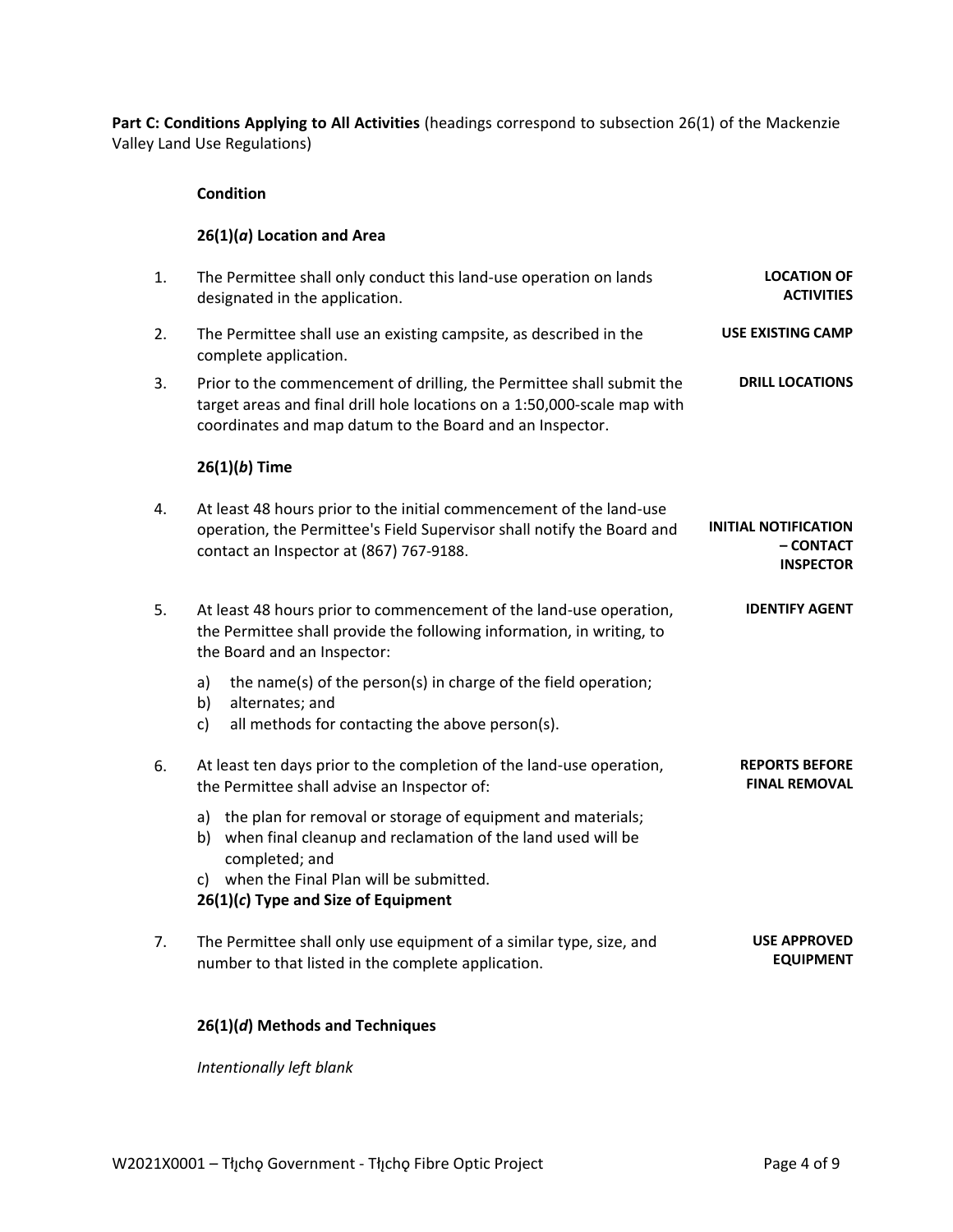|     | 26(1)(e) Type, Location, Capacity, and Operation of All Facilities                                                                                                                     |                                              |
|-----|----------------------------------------------------------------------------------------------------------------------------------------------------------------------------------------|----------------------------------------------|
| 8.  | The Permittee shall ensure that the land use area is kept clean at all<br>times.                                                                                                       | <b>CLEAN WORK AREA</b>                       |
|     | 26(1)(f) Control or Prevention of Ponding of Water, Flooding,<br>Erosion, Slides, and Subsidence of Land                                                                               |                                              |
| 9.  | The Permittee shall insulate the ground surface beneath all structures<br>associated with this land-use operation to prevent:                                                          | <b>PERMAFROST</b><br><b>PROTECTION</b>       |
|     | a)<br>any vegetation present from being removed;<br>the melting of Permafrost; and<br>b)<br>the ground settling and/or eroding.<br>c)                                                  |                                              |
| 10. | The land-use operation shall not cause obstruction to any natural<br>drainage.                                                                                                         | <b>NATURAL DRAINAGE</b>                      |
| 11. | The Permittee shall install and maintain suitable erosion control<br>structures as the land-use operation progresses.                                                                  | <b>PROGRESSIVE</b><br><b>EROSION CONTROL</b> |
| 12. | The Permittee shall apply appropriate mitigation at the first sign of<br>erosion.                                                                                                      | <b>REPAIR</b><br><b>EROSION</b>              |
| 13. | The Permittee shall, where flowing water from a Borehole is<br>encountered:                                                                                                            | <b>FLOWING ARTESIAN</b><br><b>WELL</b>       |
|     | plug the Borehole in such a manner as to permanently prevent<br>a)<br>any further outflow of water; and                                                                                |                                              |
|     | immediately report the occurrence to the Board and an<br>b)<br>Inspector.                                                                                                              |                                              |
| 14. | During winter operations, the Permittee shall only conduct off-road<br>vehicle travel on snow-covered surfaces.                                                                        | <b>OFF-ROAD VEHICLE</b><br><b>TRAVEL</b>     |
| 15. | The Permittee shall prepare the site in such a manner as to prevent<br>rutting or gouging of the ground surface.                                                                       | <b>PREVENTION OF</b><br><b>RUTTING</b>       |
| 16. | The Permittee shall suspend overland travel of equipment or vehicles<br>at the first sign of rutting or gouging.                                                                       | <b>SUSPEND OVERLAND</b><br><b>TRAVEL</b>     |
| 17. | The Permittee shall not move any equipment or vehicles unless the<br>ground surface is in a state capable of fully supporting the equipment<br>or vehicles without rutting or gouging. | <b>VEHICLE MOVEMENT</b><br><b>FREEZE-UP</b>  |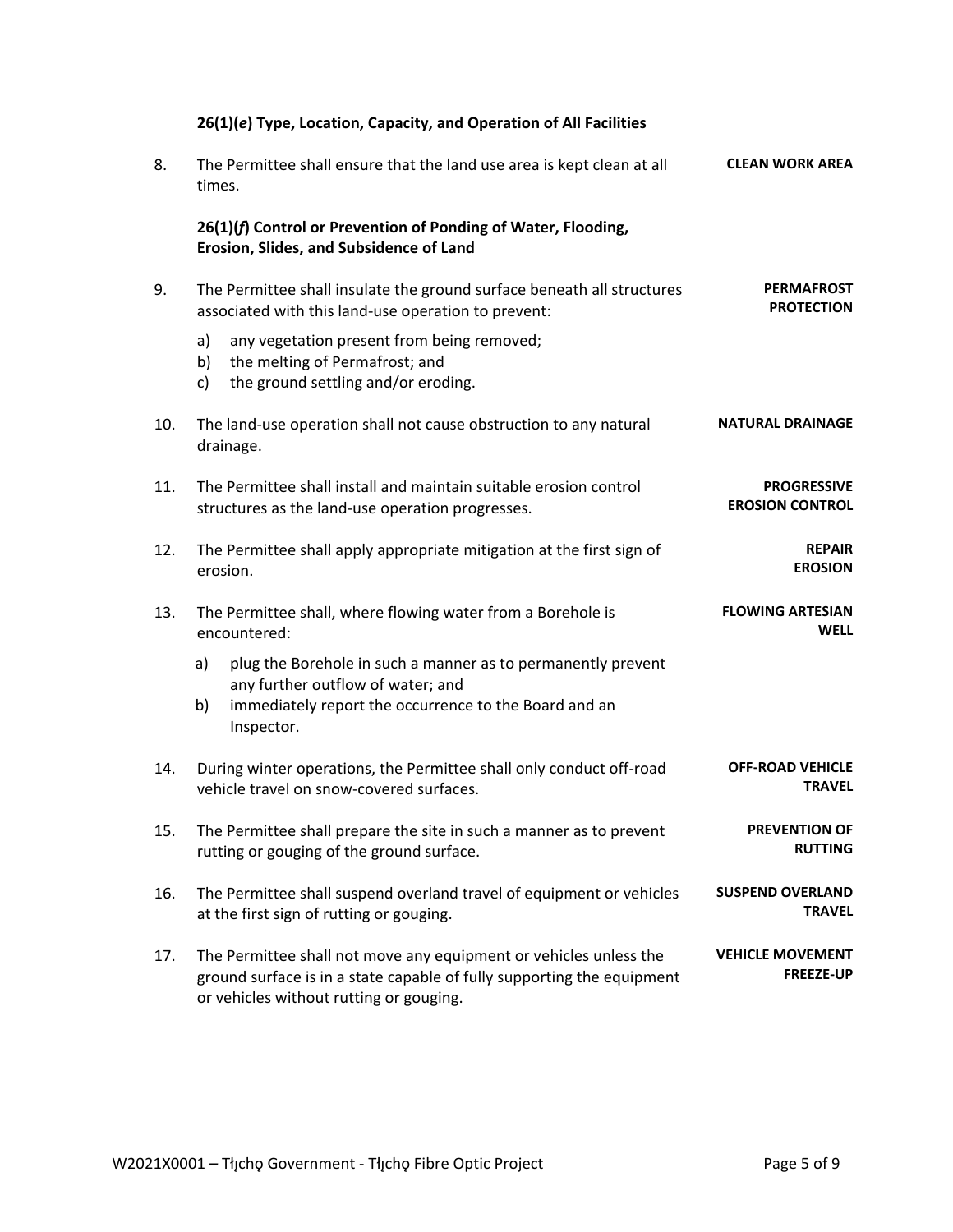|     | 26(1)(g) Use, Storage, Handling, and Ultimate Disposal of Any<br><b>Chemical or Toxic Material</b>                                                                                                                                                                                                                                                     |                                                |
|-----|--------------------------------------------------------------------------------------------------------------------------------------------------------------------------------------------------------------------------------------------------------------------------------------------------------------------------------------------------------|------------------------------------------------|
| 18. | At least seven days prior to the use of any chemicals that were not<br>identified in the complete application, the Safety Data Sheets must be<br>provided to the Board and an Inspector.                                                                                                                                                               | <b>CHEMICALS</b>                               |
| 19. | When drilling within 100 metres of the Ordinary High-Water Mark of<br>any Watercourse, and when drilling on ice, the Permittee shall contain<br>all drill water and Drilling Waste in a closed circuit system for reuse,<br>off-site disposal, or deposit into a land-based Sump or natural<br>depression.                                             | <b>DRILLING NEAR</b><br><b>WATER OR ON ICE</b> |
| 20. | The Permittee may deposit Drilling Waste that does not contain Toxic<br>Material in a Sump. Any Sumps or natural depressions used to deposit<br>Drilling Waste must be located at least 100 metres from the Ordinary<br>High-Water Mark of any Watercourse, unless otherwise authorized in<br>writing by an Inspector.                                 | <b>DRILLING WASTE</b>                          |
| 21. | The Permittee shall remove all Drilling Waste containing Toxic<br>Material to an approved disposal facility.                                                                                                                                                                                                                                           | <b>DRILLING WASTE</b><br><b>DISPOSAL</b>       |
| 22. | The Permittee shall not allow any Drilling Waste to spread to the<br>surrounding lands or Watercourses.                                                                                                                                                                                                                                                | <b>DRILLING WASTE</b><br><b>CONTAINMENT</b>    |
| 23. | The Permittee shall dispose of all Toxic Material as described in the<br>approved Waste Management Plan.                                                                                                                                                                                                                                               | <b>WASTE CHEMICAL</b><br><b>DISPOSAL</b>       |
| 24. | The Permittee shall dispose of all combustible Waste petroleum<br>products by removal to an approved disposal facility.                                                                                                                                                                                                                                | <b>WASTE PETROLEUM</b><br><b>DISPOSAL</b>      |
|     | 26(1)(h) Wildlife and Fish Habitat                                                                                                                                                                                                                                                                                                                     |                                                |
| 25. | The Permittee shall take all reasonable measures to prevent damage<br>to wildlife and fish Habitat during this land-use operation.                                                                                                                                                                                                                     | <b>HABITAT DAMAGE</b>                          |
|     | 26(1)(i) Storage, Handling, and Disposal of Refuse or Sewage                                                                                                                                                                                                                                                                                           |                                                |
| 26. | The Permittee shall dispose of all Waste as described in the Waste<br>Management Plan, once approved, and shall annually review the plan<br>and make any necessary revisions to reflect changes in operations,<br>technology, chemicals, or fuels, or as directed by the Board. Revisions<br>to the plan shall be submitted to the Board for approval. | <b>WASTE</b><br><b>MANAGEMENT</b>              |
| 27. | The Permittee shall keep all garbage and debris in a secure container<br>until disposal.                                                                                                                                                                                                                                                               | <b>GARBAGE CONTAINER</b>                       |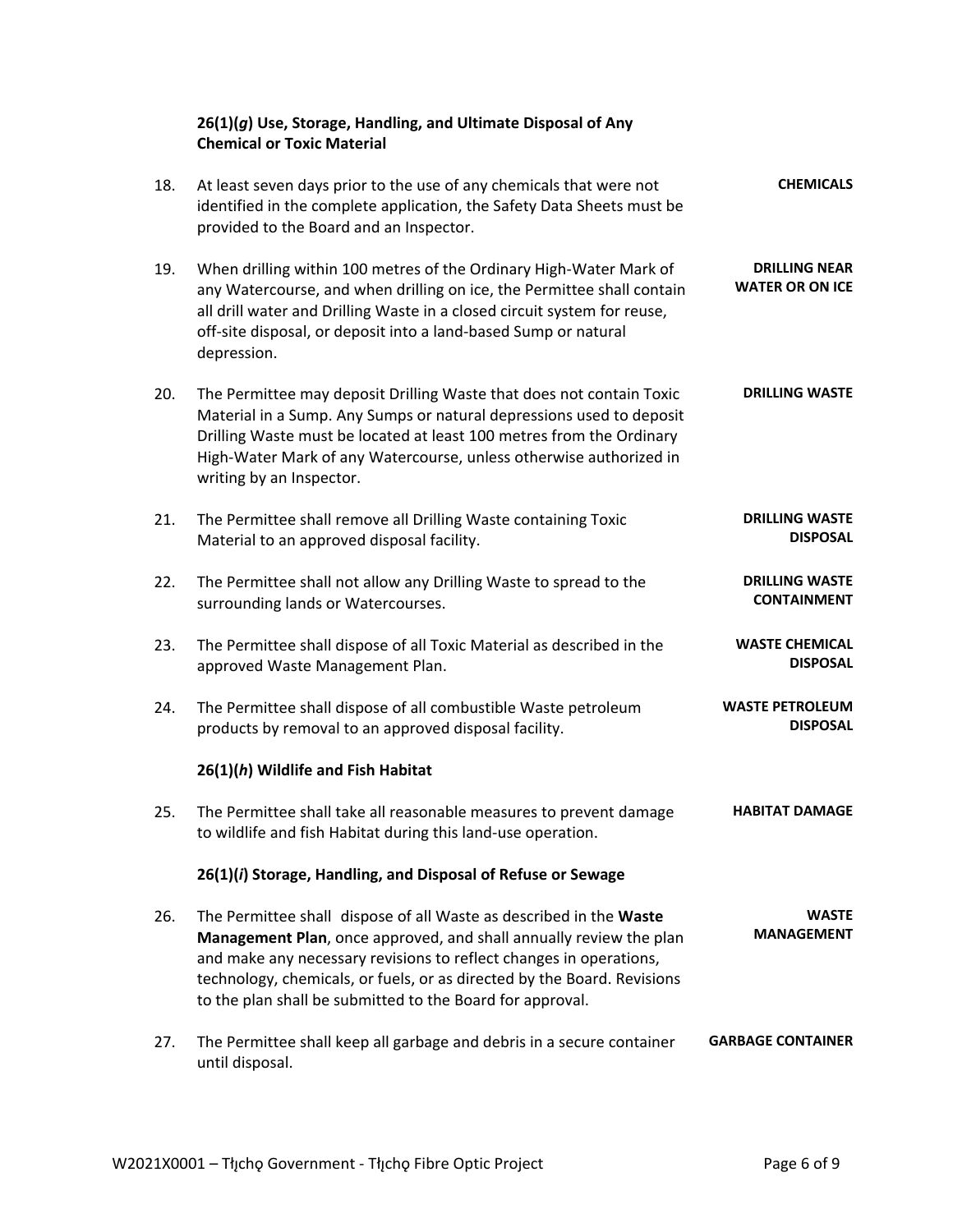| 28. | The Permittee shall dispose of all Sewage and Greywater as described<br>in the approved Waste Management Plan.                                                                                                                                                                                                                 | <b>SEWAGE DISPOSAL -</b><br><b>PLAN</b>                      |
|-----|--------------------------------------------------------------------------------------------------------------------------------------------------------------------------------------------------------------------------------------------------------------------------------------------------------------------------------|--------------------------------------------------------------|
|     | 26(1)(j) Protection of Historical, Archaeological, and Burial Sites                                                                                                                                                                                                                                                            |                                                              |
| 29. | The Permittee shall not operate any vehicle or equipment within at<br>least 30 metres of a known or suspected historical or archaeological<br>site or burial ground. Where possible, the Permittee shall maintain a<br>150 metres of a known or suspected historical or archaeological site<br>or burial ground.               | <b>ARCHAEOLOGICAL</b><br><b>BUFFER</b>                       |
| 30. | The Permittee shall not knowingly remove, disturb, or displace any<br>archaeological specimen or site.                                                                                                                                                                                                                         | <b>SITE DISTURBANCE</b>                                      |
| 31. | The Permittee shall, where a suspected archaeological or historical<br>site, or burial ground is discovered:                                                                                                                                                                                                                   | <b>SITE DISCOVERY AND</b><br><b>NOTIFICATION</b>             |
|     | a)<br>immediately suspend operations on the site; and<br>notify the Board at (867) 765-4592 or an Inspector at (867) 767-<br>b)<br>9188, and the Prince of Wales Northern Heritage Centre at 767-<br>9347 ext. 71251 or ext. 71255.                                                                                            |                                                              |
|     | 26(1)(k) Objects and Places of Recreational, Scenic, and Ecological<br>Value                                                                                                                                                                                                                                                   |                                                              |
|     | Intentionally left blank                                                                                                                                                                                                                                                                                                       |                                                              |
|     | 26(1)(/) Security Deposit                                                                                                                                                                                                                                                                                                      |                                                              |
| 32. | All costs to remediate the area under this Permit are the responsibility<br>of the Permittee.                                                                                                                                                                                                                                  | <b>RESPONSIBILITY FOR</b><br><b>REMEDIATION COSTS</b>        |
|     | 26(1)(m) Fuel Storage                                                                                                                                                                                                                                                                                                          |                                                              |
| 33. | The Permittee shall set up all refueling points with Secondary<br>Containment.                                                                                                                                                                                                                                                 | <b>SECONDARY</b><br><b>CONTAINMENT -</b><br><b>REFUELING</b> |
| 34. | The Permittee shall not allow petroleum products to spread to<br>surrounding lands or Watercourses.                                                                                                                                                                                                                            | <b>FUEL CONTAINMENT</b>                                      |
| 35. | The Permittee shall comply with the Spill Contingency Plan, once<br>approved, and shall annually review the plan and make any necessary<br>revisions to reflect changes in operations, technology, chemicals, or<br>fuels, or as directed by the Board. Revisions to the plan shall be<br>submitted to the Board for approval. | <b>SPILL CONTINGENCY</b><br><b>PLAN</b>                      |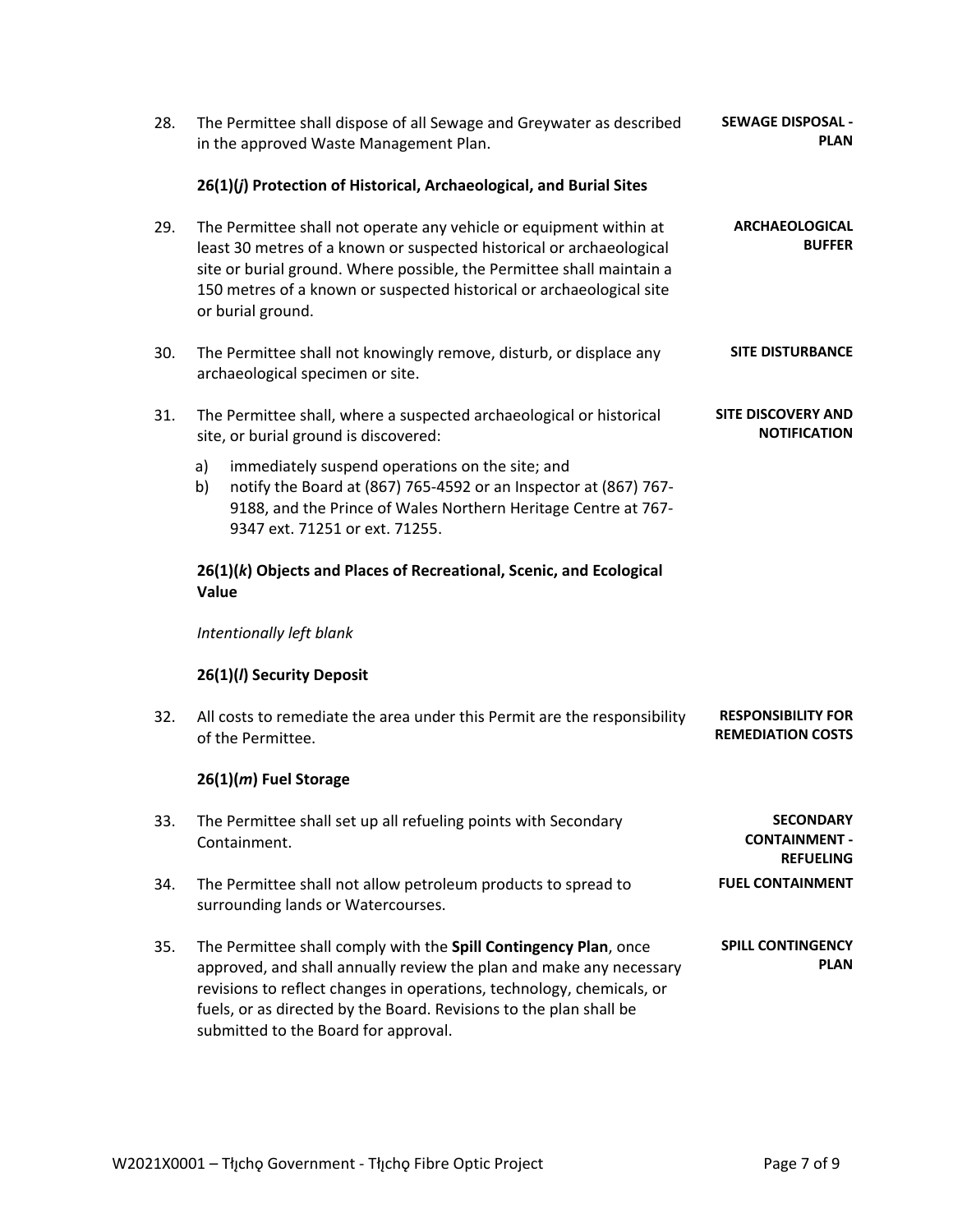| 36. | Prior to commencement of the land-use operation the Permittee shall<br>ensure that spill-response equipment is in place to respond to any<br>potential spills.                                                                                                                                                                                                                                                                                                                                                                                                                                                                                                                                                                                                                                                                                                                                                                        | <b>SPILL RESPONSE</b>                          |
|-----|---------------------------------------------------------------------------------------------------------------------------------------------------------------------------------------------------------------------------------------------------------------------------------------------------------------------------------------------------------------------------------------------------------------------------------------------------------------------------------------------------------------------------------------------------------------------------------------------------------------------------------------------------------------------------------------------------------------------------------------------------------------------------------------------------------------------------------------------------------------------------------------------------------------------------------------|------------------------------------------------|
| 37. | All equipment that may be parked for two hours or more, shall have a<br>haz-mat/drip tray under it or be sufficiently diapered. Leaky<br>equipment shall be repaired immediately.                                                                                                                                                                                                                                                                                                                                                                                                                                                                                                                                                                                                                                                                                                                                                     | <b>DRIP TRAYS</b>                              |
| 38. | The Permittee shall clean up all leaks, spills, and contaminated<br>material immediately                                                                                                                                                                                                                                                                                                                                                                                                                                                                                                                                                                                                                                                                                                                                                                                                                                              | <b>CLEAN UP SPILLS</b>                         |
| 39. | During the period of this Permit, if a spill occurs or is foreseeable, the<br>Permittee shall:<br>implement the approved Spill Contingency Plan;<br>a)<br>b) report it-immediately using the NU-NT Spill Report Form by one<br>of the following methods:<br>Telephone: (867) 920-8130<br>Fax: (867) 873-6924<br>$\bullet$<br>E-mail: spills@gov.nt.ca<br>$\bullet$<br><b>Online: Spill Reporting and Tracking Database</b><br>within 24 hours, notify the Board and an Inspector; and<br>c)<br>d) within 30 days of initially reporting the incident, submit a<br>detailed report to the Board and an Inspector, including<br>descriptions of causes, response actions, and any changes to<br>procedures to prevent similar occurrences in the future. Any<br>updates to this report shall be provided to the Board and an<br>Inspector in writing as changes occur.<br>26(1)(n) Methods and Techniques for Debris and Brush Disposal | <b>REPORT SPILLS</b>                           |
| 40. | The Permittee shall progressively dispose of all brush and trees; all<br>disposal shall be completed prior to the end of this land use operation                                                                                                                                                                                                                                                                                                                                                                                                                                                                                                                                                                                                                                                                                                                                                                                      | <b>BRUSH DISPOSAL/</b><br><b>TIME</b>          |
| 41. | The Permittee shall not clear areas larger than identified in the<br>complete application.                                                                                                                                                                                                                                                                                                                                                                                                                                                                                                                                                                                                                                                                                                                                                                                                                                            | <b>MINIMIZE AREA</b><br><b>CLEARED</b>         |
|     | 26(1)(o) Restoration of the Lands                                                                                                                                                                                                                                                                                                                                                                                                                                                                                                                                                                                                                                                                                                                                                                                                                                                                                                     |                                                |
| 42. | Prior to the end of the land-use operation, the Permittee shall<br>complete all cleanup and restoration of the lands used.                                                                                                                                                                                                                                                                                                                                                                                                                                                                                                                                                                                                                                                                                                                                                                                                            | <b>FINAL CLEANUP AND</b><br><b>RESTORATION</b> |
| 43. | Prior to the end of the land-use operation, the Permittee shall prepare<br>the site in such a manner as to facilitate natural revegetation.                                                                                                                                                                                                                                                                                                                                                                                                                                                                                                                                                                                                                                                                                                                                                                                           | <b>NATURAL</b><br><b>VEGETATION</b>            |
| 44. | The Permittee shall carry out Progressive Reclamation of disturbed<br>areas as soon as it is practical to do so.                                                                                                                                                                                                                                                                                                                                                                                                                                                                                                                                                                                                                                                                                                                                                                                                                      | <b>PROGRESSIVE</b><br><b>RECLAMATION</b>       |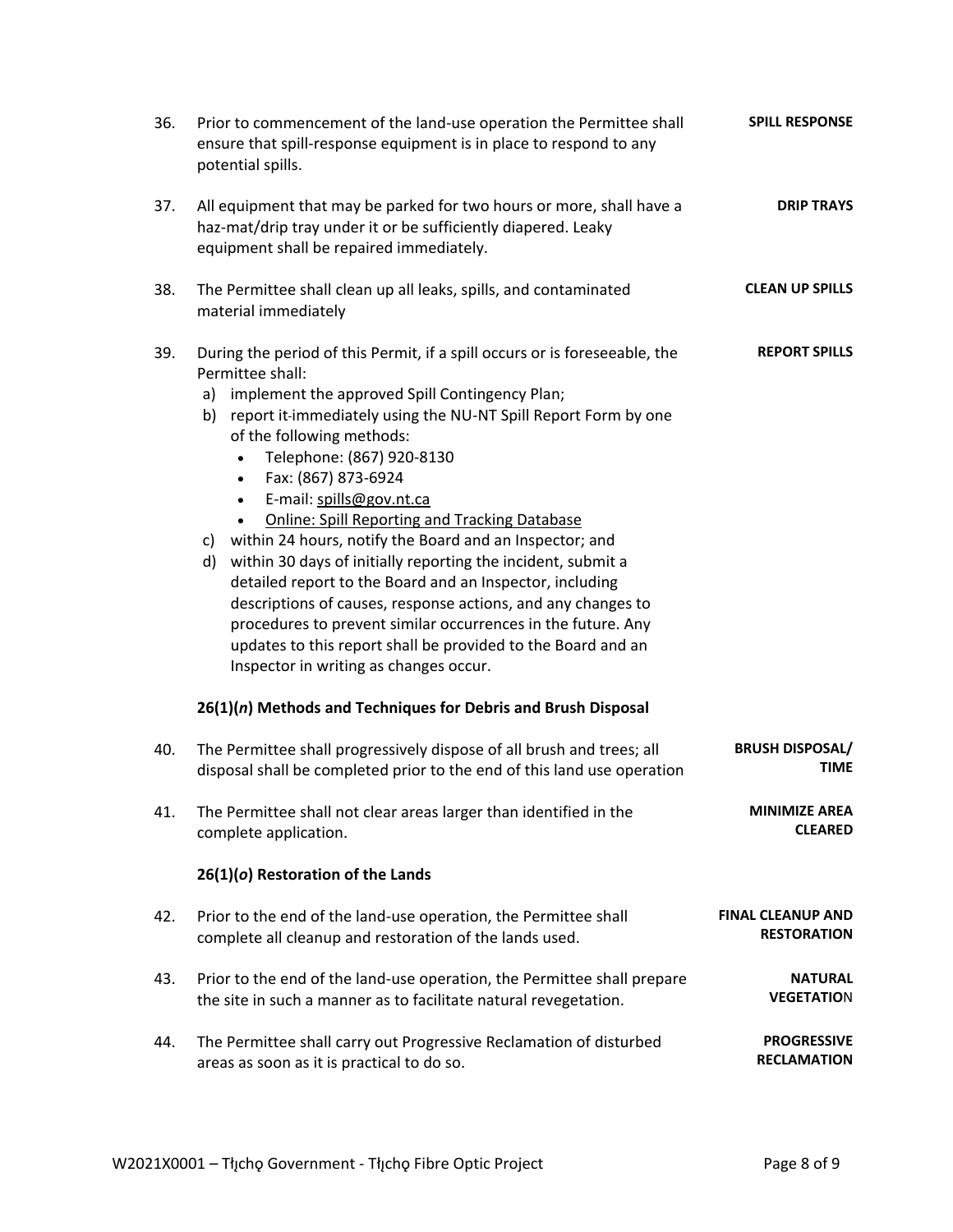# **26(1)(***p***) Display of Permits and Permit Numbers**

| 45. | The Permittee shall keep a copy of this Permit on hand at all times<br>during this land-use operation.<br>$26(1)(q)$ Biological and Physical Protection of the Land                                                                                                                | <b>COPY OF PERMIT</b>                            |
|-----|------------------------------------------------------------------------------------------------------------------------------------------------------------------------------------------------------------------------------------------------------------------------------------|--------------------------------------------------|
| 46. | If nesting areas are encountered during the course of operations, the<br>Permittee shall minimize all activity so as to not disturb them.                                                                                                                                          | <b>MIGRATORY BIRD</b><br><b>NEST DISTURBANCE</b> |
| 47. | If any plan is not approved by the Board, the Permittee shall revise the<br>plan according to the Board's direction and re-submit it to the Board<br>for approval.                                                                                                                 | <b>RESUBMIT PLAN</b>                             |
| 48. | The Permittee shall comply with the Engagement Plan, once<br>approved, and shall annually review the plan and make any necessary<br>revisions to reflect changes in operations or as directed by the Board.<br>Revisions to the plan shall be submitted to the Board for approval. | <b>ENGAGEMENT PLAN</b>                           |
| 49. | All revised plans submitted to the Board shall include a brief summary<br>of the changes made to the plan.                                                                                                                                                                         | <b>SUMMARY OF</b><br><b>CHANGES</b>              |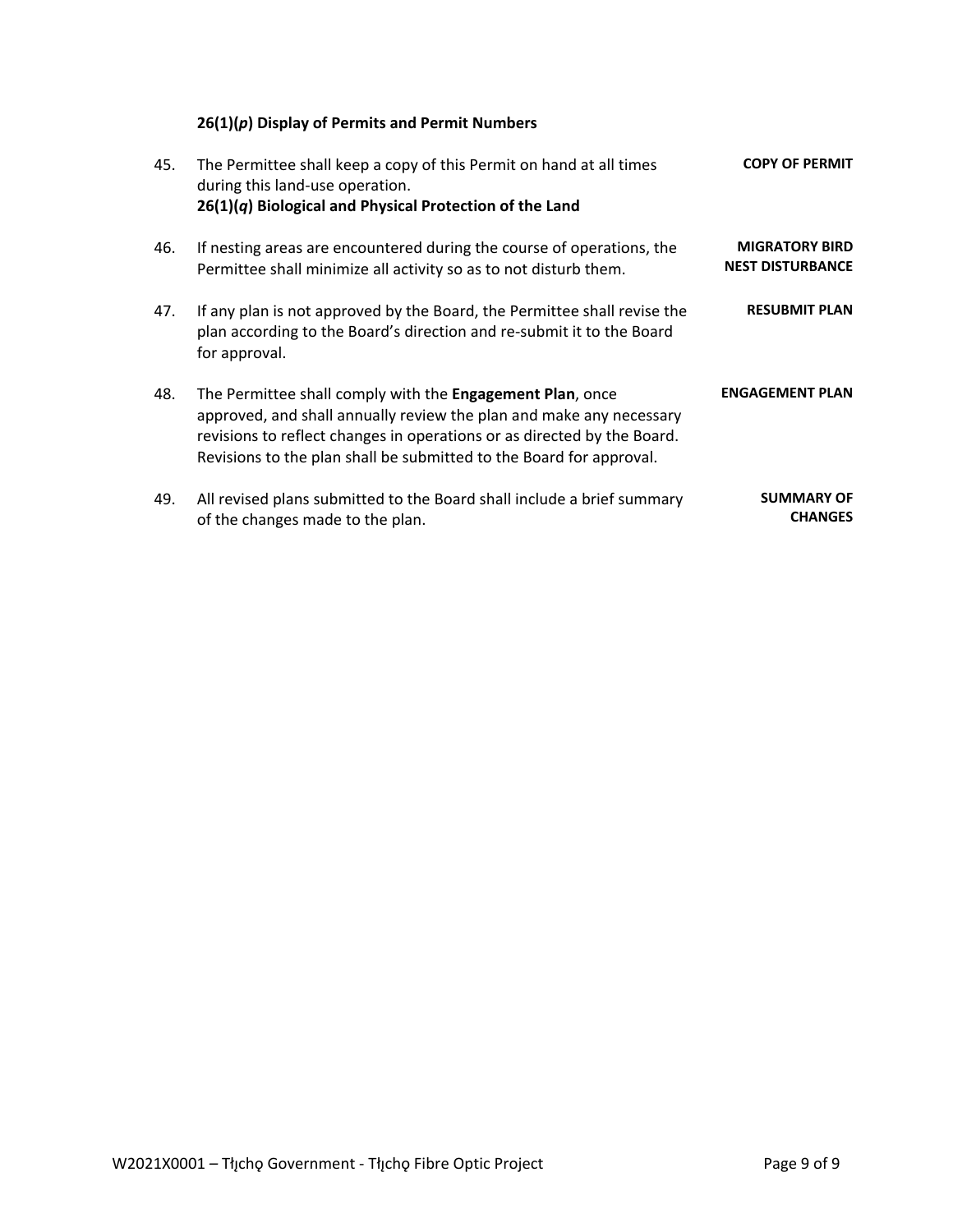

**Box 32, Wekweètì, NT X0E 1W0 Tel: 867-713-2500 Fax: 867-713-2502** 

**#1-4905 48th Street, Yellowknife, NT X1A 3S3 Tel: 867-765-4592 Fax: 867-765-4593 www.wlwb.ca**

| <b>Preliminary Screener:</b>  | <b>WLWB</b>                                                           |
|-------------------------------|-----------------------------------------------------------------------|
| <b>Reference/File Number:</b> | W2021X0001 (Type "A" Land Use Permit)                                 |
| Permittee:                    | Thcho Government                                                      |
| Subject:                      | Type A Land Use Permit Application for the Thicho Fibre Optic Project |

# **Decision from the Wek'èezhìi Land and Water Board Meeting of April 15, 2021**

#### **1.0 Decision**

On April 15, 2021, the Wek'èezhìi Land and Water Board (WLWB or the Board) met to consider an application from the Tłįchǫ Government (TG) for a Type A Land Use Permit (W2021X0001) to conduct a Fibre Optic Project from Highway 3 to Whatì via the Tłįcho All-Season Road.

The Board conducted a preliminary screening based on the application package and the public record for the proceeding. Based on the evidence provided, the Board was satisfied the screening had been completed according to section 125 of the Mackenzie Valley Resource Management Act (MVRMA) and decided not to refer the project to environmental assessment.

No notice of referral was received, therefore the Board has decided to issue Type A Land Use Permit W2021X0001 for the Tłıcho Fibre Optic Project. The Board's reasons are described below.

#### **2.0 Background**

The WLWB received a Land Use Permit Application from the TG on March 2, 2021.<sup>1</sup> The purpose of the Application is to install approximately 115 kilometres of transport fibre from Highway 3 along the Tłįcho All-Season Road (TASR) route to Whatì to connect Whatì to NorthwesTel's fibre line. TG plans to use the existing workforce, equipment (except cable plow attachment on bulldozer), camp facilities, and environmental protection measures (including the adoption of management plans) for the TASR project (W2016E0004) to support the Fibre Line Project.

<sup>1</sup> See WLWB [\(www.wlwb.ca\)](http://www.wlwb.ca/) Online Registry for Tlicho Fibre Optic Project – [Land Use Permit Application](http://registry.mvlwb.ca/Documents/W2021X0001/Tlicho%20Fibre%20Optic%20Project%20-%20Land%20Use%20Permit%20Application%20-%20Mar%202_21.pdf) – Mar 2\_21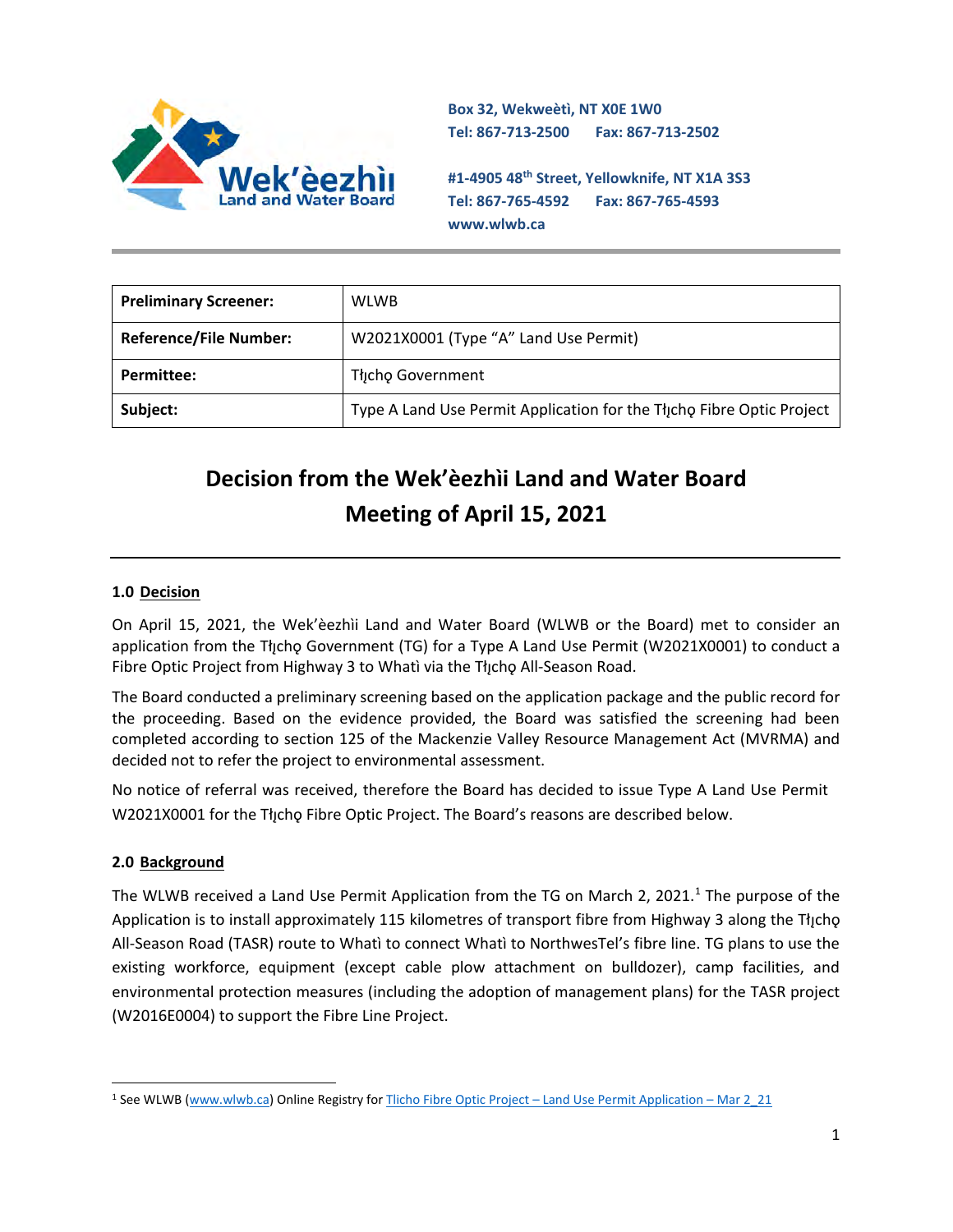The Application, supporting materials, and a draft Permit were distributed for public review on March 5, 2021. Parties were invited to provide comments and recommendations using the Online Review System (ORS) by March 26, 2021. In the Item for Review, Parties were encouraged to provide comments and recommendations (e.g., on impacts and mitigation measures) to assist with the completion of the preliminary screening. Responses to reviewer comments were due April 1, 2021.

Comments and recommendations were received from Fisheries and Oceans Canada (DFO), Government of the Northwest Territories Department of Lands (GNWT-Lands)-Inspector, and Wek'èezhìi Renewable Resources Board (WRRB). Additionally, a letter from GNWT-Lands was received indicating there was no active mineral tenure in the area. Board staff also submitted comments. Reviewer recommendations and Proponent responses are available on the WLWB Online Registry.<sup>2</sup>

#### **3.0 Reasons for Decision**

#### **3.1 Eligibility**

As per section 18 of the Mackenzie Valley Land Use Regulations (MVLUR), eligibility must be determined before the Board can issue a permit. As part of its Application, the TG obtained a letter from the Community Government of Whatì and the GNWT in support of this Project.<sup>3</sup> Based on the supporting information provided, the Board believes that eligibility requirements under section 18 of the MVLUR has been satisfied.

#### **3.2 Preliminary Screening**

In accordance with subsection 124(1) of the MVRMA, the Board must conduct a preliminary screening. As per section 125(2.1) of the MVRMA, the Board distributed the Preliminary Screening Determination to the Review Board and the Wek'èezhìi Distribution List on April 15, 2021.<sup>4</sup>

The Board did not receive a referral to Environmental Assessment during the 10-day pause period; therefore, as discussed in Section 3.3 of this Reasons for Decision, the Board is issuing W2021X0001.

#### **3.3 Land Use Permit**

A draft Permit was included in the Item for Review for distribution and developed using the Mackenzie Valley Land and Water Board (2020) *Standard Land Use Permit Conditions Template Version 2.3* (Standard List). The draft Permit was also prepared based on related Permits, including a fibre optic cable Permit MV2019X0027 with the Mackenzie Valley Land and Water Board, and the TASR Permit W2016E0004.<sup>5,6</sup>

<sup>&</sup>lt;sup>2</sup> See WLWB Online Registry for **Tlicho Fibre Optic Project** – Land Use Permit Application – [Review Summary and Attachments](http://registry.mvlwb.ca/Documents/W2021X0001/Tlicho%20Fibre%20Optic%20Project%20-%20Land%20Use%20Permit%20Application%20-%20Review%20Summary%20and%20Attachments%20-%20Apr%201_21.pdf) – [Apr 1\\_21](http://registry.mvlwb.ca/Documents/W2021X0001/Tlicho%20Fibre%20Optic%20Project%20-%20Land%20Use%20Permit%20Application%20-%20Review%20Summary%20and%20Attachments%20-%20Apr%201_21.pdf)

<sup>&</sup>lt;sup>3</sup> See WLWB Online Registry for **Tlicho Fibre Optic Project** – [Land Use Permit Application](http://registry.mvlwb.ca/Documents/W2021X0001/Tlicho%20Fibre%20Optic%20Project%20-%20Land%20Use%20Permit%20Application%20-%20Additional%20Information%20-%20Support%20Letters%20-%20Mar%202_21.pdf) – Additional Information – Support Letters – [Mar 2\\_21](http://registry.mvlwb.ca/Documents/W2021X0001/Tlicho%20Fibre%20Optic%20Project%20-%20Land%20Use%20Permit%20Application%20-%20Additional%20Information%20-%20Support%20Letters%20-%20Mar%202_21.pdf)

<sup>4</sup> See WLWB Online Registry for Tlicho Fibre Optic Project – [Preliminary Screening Determination and RFD](http://registry.mvlwb.ca/Documents/W2021X0001/Tlicho%20Fibre%20Optic%20Project%20-%20Preliminary%20Screening%20Determination%20and%20RFD%20-%20Apr%2015_21.pdf) – Apr 15\_21

<sup>5</sup> See MVLWB Online Registry for MV2019X0027 - Government of Yukon - Issuance - [Amended Land Use Permit](http://registry.mvlwb.ca/Documents/MV2019X0027/MV2019X0027%20-%20Government%20of%20Yukon%20-%20Issuance%20-%20Amended%20Land%20Use%20Permit%20-%20Nov27_20.pdf) - Nov27\_20

 $6$  See WLWB Online Registry for W2016E0004 – TASR – [Land Use Permit](http://registry.mvlwb.ca/Documents/W2016E0004/W2016E0004%20-%20TASR%20-%20Land%20Use%20Permit%20-%20Amendment%201%20-%20Additional%20Fuel%20-%20Nov%2029_19.pdf) – Amendment 1 – Additional Fuel – Nov 29\_19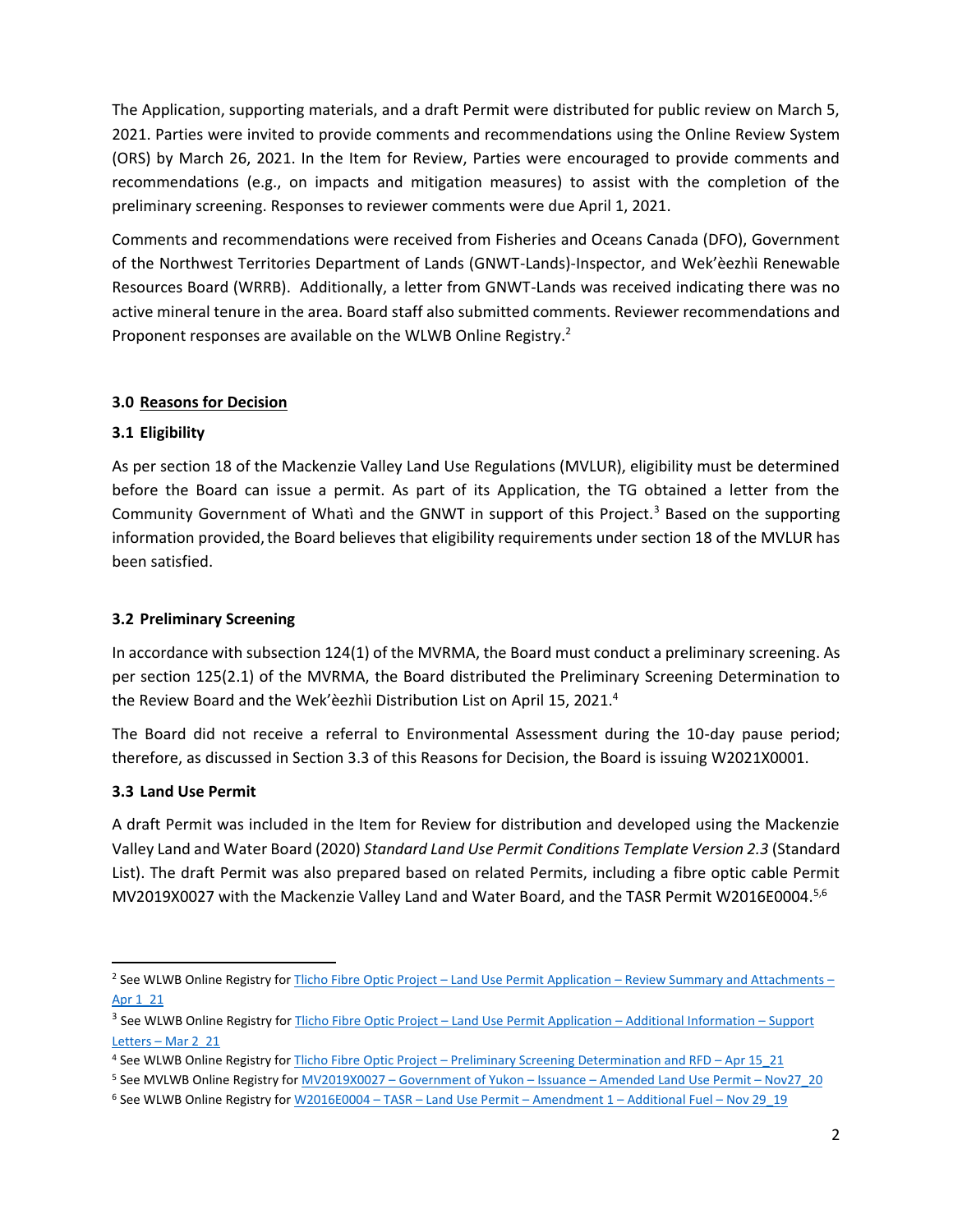#### *3.3.1 Permit Scope*

The following scope was included in the draft Permit that underwent public review:

1. This Permit entitles the Permittee to conduct the following land-use operation:

- a) Installation of conduits and fibre optic cable;
- b) Horizontal Directional Drilling;
- c) Use pre-existing camp and staging areas for equipment and materials;
- d) Use and storage of fuel;
- e) the use of self-propelled earth-moving equipment, and vehicles and machines over 10 tons;
- f) Clearing of vegetation as required in the right of way;
- g) Ongoing operation and maintenance.

During the public review, the GNWT Inspector made several recommendations to the scope, recommending removal of land-use operations that are: not triggers under the MVLUR (GNWT-Lands Inspector Comment 1); are too restrictive (GNWT-Lands Inspector comment 2); or are already regulated under the TASR Permit (W2016E0004) (GNWT-Lands Inspector comment 3, 4 and 6).

The Board has updated the scope of the Permit as follows:

1. This Permit entitles the Permittee to conduct the following land-use operation:

- a) Installation of a fibre optic cable;
- b) Use of motorized earth-drilling machinery;
- c) Use of fuel;
- d) The use of self-propelled earth-moving equipment, and vehicles and machines over 10 tons;
- e) Clearing of vegetation as required in the Right of Way; and
- f) Ongoing operation and maintenance.

The Board has kept some of the land use operations in the scope to reflect what was included in the Application. The 'Use of fuel' and 'Clearing of vegetation as required in the Right of Way' were kept to reflect the Application (i.e., additional clearing of vegetation along the RoW of Highway 3) and mitigations proposed in the Permit for these land-use operations (e.g., see conditions #33-#41 of the Permit).

As noted by the GNWT-Lands Inspector, since TG has applied to use TASR's camp and fuel storage (section 13 of the Application), the scope has been changed to eliminate duplication of enforcement of these areas. Subsequently, some of the conditions related to fuel storage have also been removed from the Permit (see next section 3.3.2).

#### *3.3.2 Permit Conditions*

During the public review, the GNWT-Lands Inspector submitted several comments regarding the draft permit including recommendations to remove conditions related to winter conditions (GNWT-Lands comment 9 and 10), typical of quarrying activities (GNWT-Lands comment 11), and fuel tank and caches (GNWT-Lands comment 14).

During the public review, Board staff asked about the project timelines and its implications, including whether any activities would occur in the winter (WLWB staff comment 1 and 2). In response to Board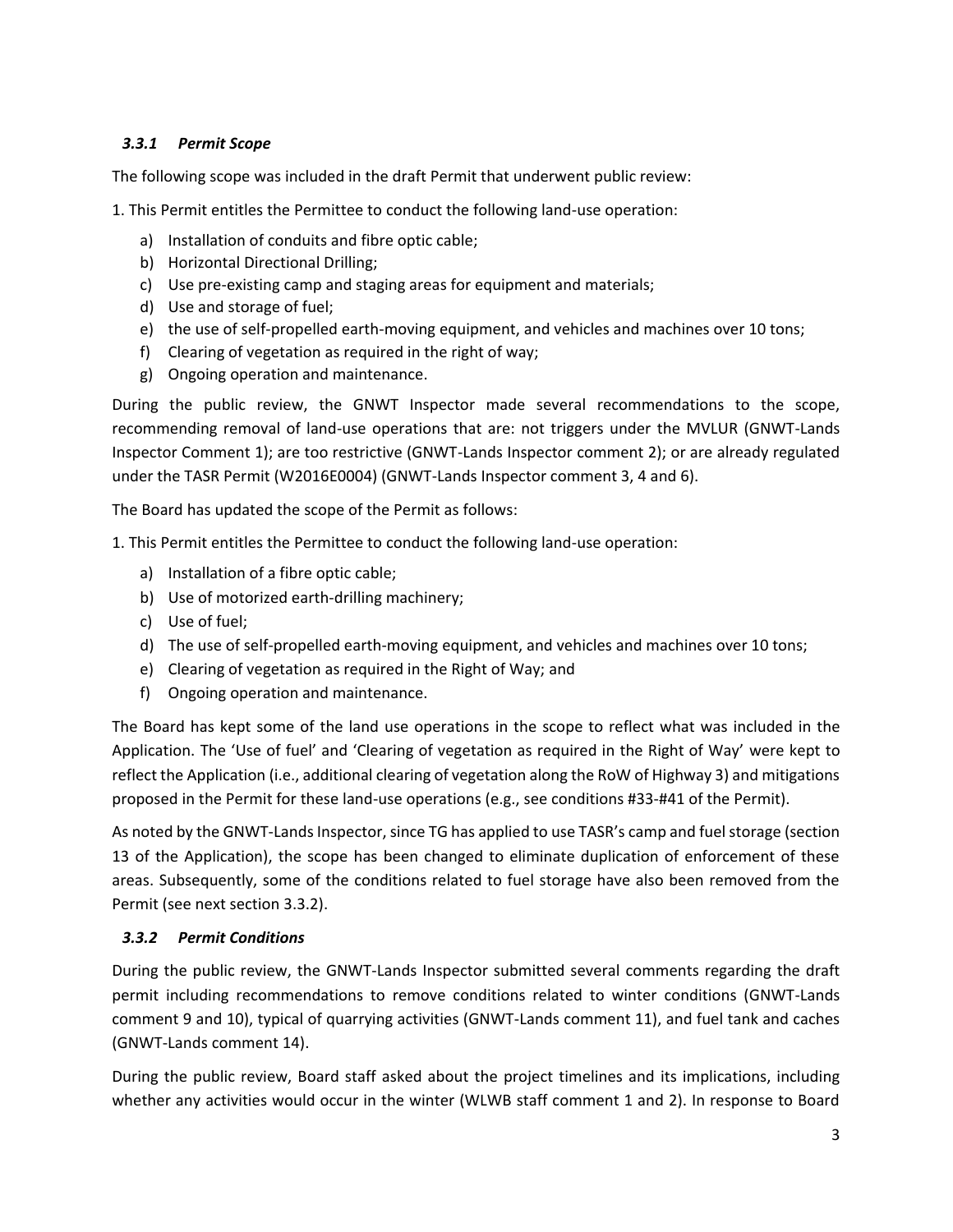staff comments, the TG indicated that the fibre line will be "installed along the TASR by the onset of winter...[and that] the only potential winter construction activity would occur within the Community of Whatì suspending fibre on utility poles." The TG also explained that in the event that the Project will continue longer than the availability of the TASR workforce, facilities and equipment, the Environmental Manager would "seek amendments from the WLWB to existing permits/approvals in advance of their expiration to allow time for the resolution of permitting issues." Although the majority of work is expected to take place in the summer of 2021, in recognizing potential delays due to COVID or otherwise, the Board has kept winter-related conditions in the Permit to ensure maximum flexibility and reduce administrative burden. Condition 14 – "Off-Road Vehicle Travel" has been revised from the standard wording to reflect the flexibility of operations. It now states:

During winter operations, the Permittee shall only conduct off-road vehicle travel on snow-covered surfaces.

As described in the previous section, to eliminate duplication of enforcement on the TASR camp and fuel storage areas, the Board has also removed the conditions related to fuel storage from the Permit. The Board acknowledges TG's commitment to seek appropriate regulatory approvals should the TASR resources no longer be made available.

Smaller changes have also been made to the Permit as per GNWT-Lands' recommendations to match wording with the TASR Land Use Permit W2016E0004 (GNWT-Lands comment 13) to reflect the Inspectors' contact information (GNWT-Lands comment 8 and 12). The Board does not have any issues with removing the condition 'Display Permit' from the Permit as recommended by the GNWT-Lands Inspector (GNWT-Lands comment 15) and have removed the condition.

#### **3.4 Management Plans**

As part of its Land Use Permit Application, the TG submitted the following:

• Wildlife Management and Monitoring Plan Version 1.0.

The TG also stated in its Application that it will follow TASR's approved management Plans (i.e., Waste Management Plan, Spill Contingency Plan, and the Closure and Reclamation Plan) under Land Use Permit W2016E0004. There were no comments from Parties with regards to the TG adopting TASR's Management Plans.

#### *3.4.1 Wildlife Management and Monitoring Plan (WMMP)*

The TG submitted Version 1.0 of the WMMP with its Application Package and only the WRRB submitted comments and recommendations on the Plan during the public review. The WRRB stated that the TG is required to submit the WMMP as a management proposal to the WRRB under section 12.5.1 of the Theop Land Claims and Self-Government Agreement (Tłycho Agreement) and made several recommendations on the WMMP (WRRB comments 2-7). In these recommendations, WRRB included concerns over direct impacts to wildlife by nearby or approaching personnel and vehicles, monitoring of bird nests, and reporting of wildlife sightings.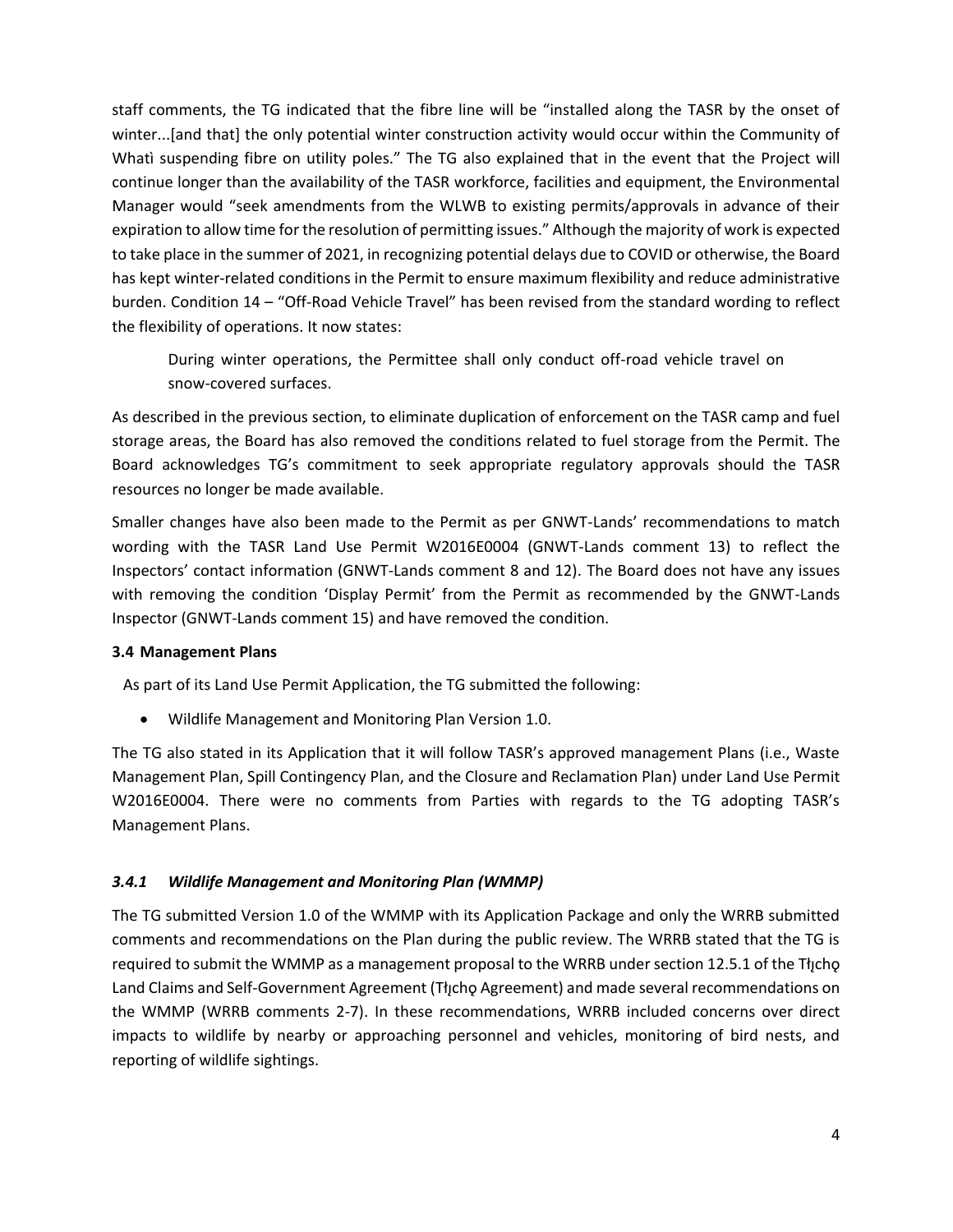In response to the WRRB, the TG provided 'Version 2.0' of the WMMP (see response to WRRB comment 2) that addressed two of the five recommendations proposed by WRRB (responses to WRRB comment 6 and 7 regarding monitoring and reporting). With regards to WRRB's remaining recommendations, TG responded that the proposed WMMP "mirrors the approved TASR WMMP" so did not propose revisions to Version 2.0 of the WMMP for the Fibre Line Project or for the TASR WMMP. Instead, in their response, TG provided additional details for how it would mitigate WRRB's concerns with approaching wildlife and committed to suspend operations if proposed methods did not work during sensitive periods (see responses to WRRB comments 3-5).

The Board acknowledges that in addition to TG's proposed WMMP, GNWT-INF has an approved WMMP for the construction and operation of the TASR project.<sup>7</sup> Given the short duration of the installation, TG has proposed providing details from monitoring related to the Fibre Line Project within the TASR's Annual Report and Weekly Environmental Reports.

The Board has considered TG's responses and proposed mitigations to wildlife and wildlife habitat in the WMMP as part of the Preliminary Screening in Table 1. Given the overlap between the TASR Project WMMP and the Fibre Line WMMPs, as well as the short duration of the project, the Board does not believe a separate WMMP requirement in the Permit is necessary at this time. To ensure the protection of wildlife habitat, the Board has included a standard condition in the Permit (condition 25 – "Habitat Damage") that states:

The Permittee shall take all reasonable measures to prevent damage to wildlife and fish Habitat during this land-use operation.

The Board also notes that the GNWT-ENR, who are responsible for the *Wildlife Act*, did not comment on the Application, but may determine that a WMMP approved by the Minister of ENR is necessary at a later date.<sup>8</sup> In the Engagement Record submitted with the Application, GNWT-ENR was contacted, but no response was received. It is expected that the TG work collaboratively with the Wek'èezhìi Renewable Resources Board and GNWT-ENR on further wildlife management aspects.

# ➢ *Decision #1: The Board directs Tłıchǫ ̨ Government to work collaboratively with the Wek'èezhìi Renewable Resources Board and GNWT-ENR on Wildlife management aspects.*

#### **3.5 Security**

The Boards have the authority to require proponents to post and maintain security under subsection 32(1) of the *Mackenzie Valley Land Use Regulations* (MVLUR). The TG submitted a security worksheet in their Application Package for an amount of \$10,292.05. This value is based on the distance to the closest hub city (i.e., Yellowknife - a city with airbase and land access for waste disposal transport). TG stated in the worksheet that because the Project will be located within the TASR RoW and that the Project will be utilizing the TASR camp, workforce, size/type of equipment, many of the other values are zero. The Board notes that the submitted security worksheet used in the application is a new draft security worksheet and has not yet been formally approved by the Land and Water Boards.

<sup>7</sup> See WLWB Online Registry for W2016E0004 – TASR – [Wildlife Management and Monitoring Plan](http://registry.mvlwb.ca/Documents/W2016E0004/W2016E0004%20-%20TASR%20-%20Wildlife%20Management%20and%20Monitoring%20Plan%20-%20Version%204.2%20-%20Jan%2029_21.pdf) – Version 4.2 – Jan 29\_21

<sup>8</sup> [https://www.enr.gov.nt.ca/sites/enr/files/resources/wmmp\\_process\\_and\\_content\\_guidelines\\_june\\_2019.pdf](https://www.enr.gov.nt.ca/sites/enr/files/resources/wmmp_process_and_content_guidelines_june_2019.pdf)